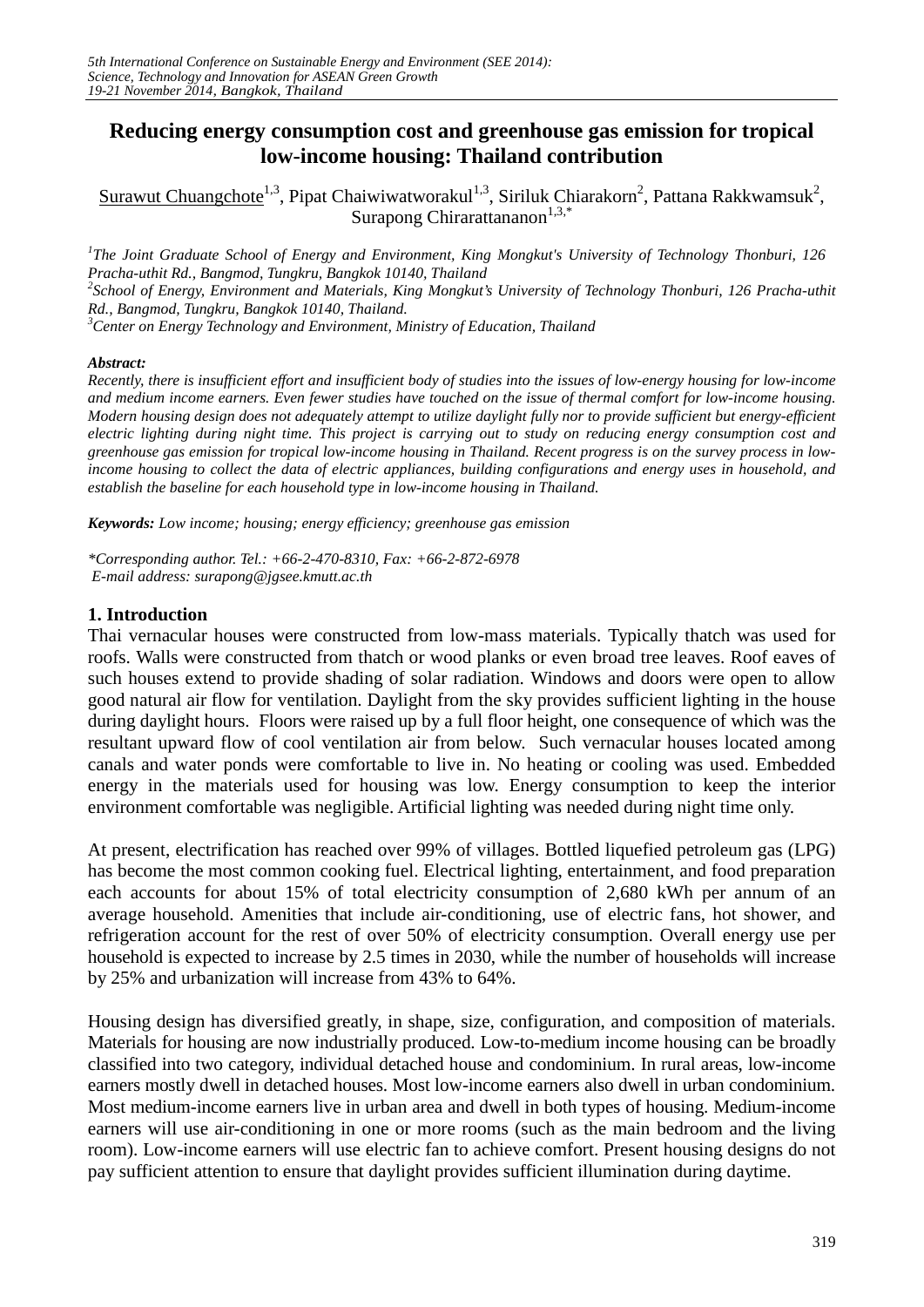Presently, there is insufficient effort and insufficient body of studies into the issues of low-energy housing for low-income and medium income earners (The Joint Graduate School of Energy and Environment, 2014). Even fewer studies have touched on the issue of thermal comfort for lowincome housing. Modern housing design does not adequately attempt to utilize daylight fully nor to provide sufficient but energy-efficient electric lighting during night time. Even though a Building Energy Code for mandatory implementation on commercial building exists in Thailand, there is no such code for residential or other types of buildings. It is also perceived that a mandatory code for residential dwellings will not be accepted by the public at this point in time, but some schemes of voluntary energy labeling may be acceptable.

This project is carrying out to study on reducing energy consumption cost and greenhouse gas emission for tropical low-income housing in Thailand. It was supported by Engineering and Physical Sciences Research Council, UK, under the main project of Energy and Low Income Tropical Housing (ELITH). The ELITH partnership comprises two institutions in East Asian countries (Thailand and China), two in East African countries (Uganda and Tanzania) and two in UK with long-term involvement in technologies for international development. Five institutions are universities; one is a building research agency (Engineering and Physical Sciences Research Council, 2014). The active partners have skills in housing construction, architecture, town planning, and engineering and policy formulation (University of Cambridge, 2014).

# **3. Methodology**

In the first part, criteria and energy performance indicators of building envelope, electric lighting system and air-conditioning system were firstly identified. Next study on housing designs, thermal comfort, efficiency of energy use for lighting and thermal comfort, and the level of use of daylight in existing sample detached houses and condominium for low-to-medium income earners in selected urban areas was conducted mainly by several surveys. Similar studies and surveys were made on sample detached houses in selected rural areas. The project is now in this stage. The results are being formed baseline information for formulating key performance parameters on energy performance of building envelope, lighting, cooling, and overall energy use of main spaces. The results of the studies will also be used to define adequate level of thermal comfort in the main spaces in each type of dwellings (Tummu et al., 2013). The overall results will be used to develop a scheme of rating or energy performance labeling of housing design for the two main types of dwellings studied.

In the second part, study on embodied energy of selected common construction materials was conducted. Alternative material composition or construction methods were then examined. The results of the study will be used to provide recommendation to industry on alternative composition, alternative construction method, or alternative low-embedded-energy materials.

In the last part, the results were disseminate: by publishing and providing assessment of energy performance levels of a number of housing designs in Thailand and other countries of same climate, providing training to building professionals, research networking and personnel exchanges (including students), and other means.

# **4. Preliminary Results**

The survey in low-income housing to collect the data of electric appliances, building configurations and energy uses in household was carried out. Thermal and visual comforts of each household type, building enveloped materials, and energy uses during building construction process were surveyed also. This survey was done from August 2014 with the collaboration of National Housing Authority (NHA), Thailand. Questionnaire and instrumental monitoring were carried out during the survey.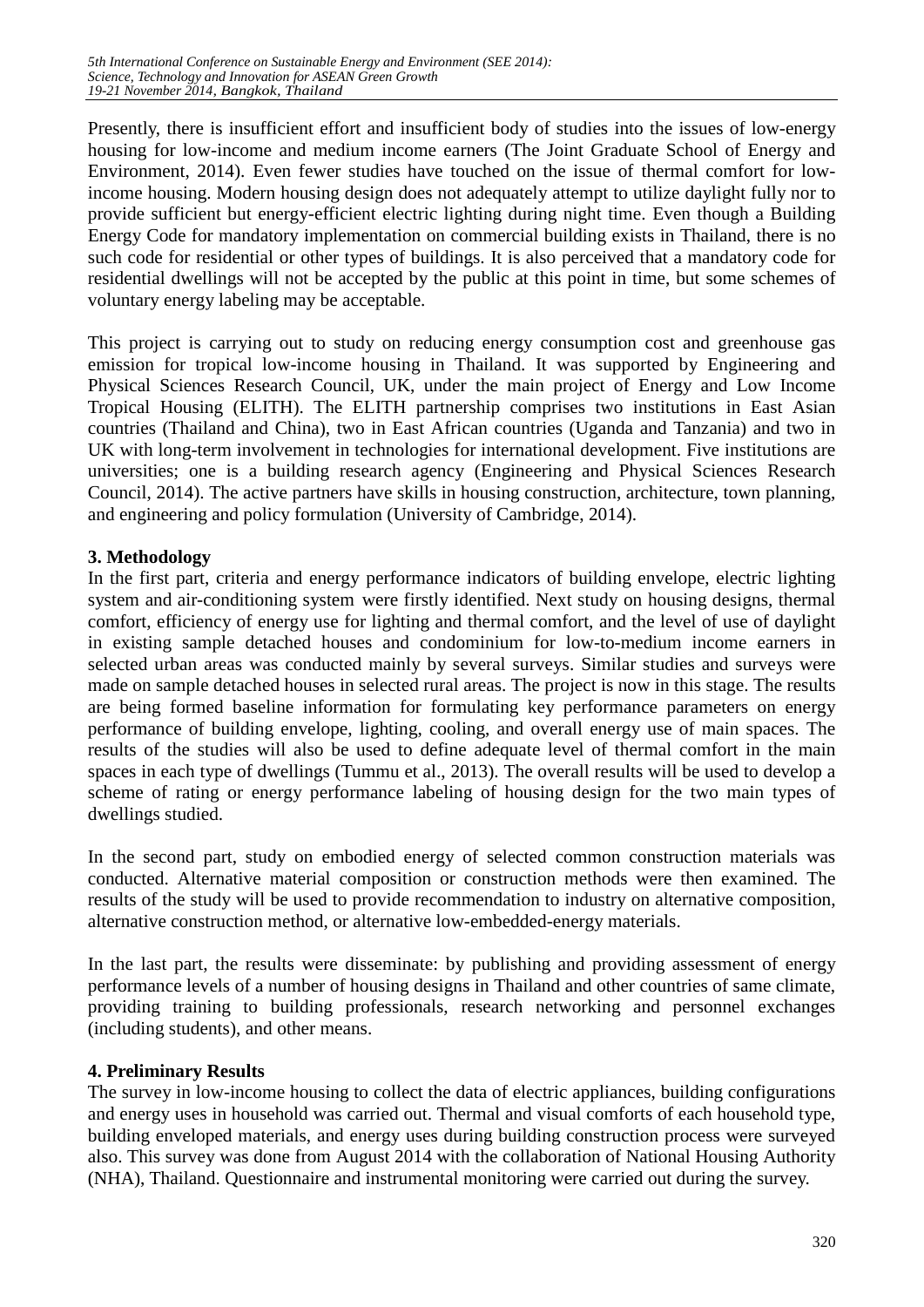Information that was collected and measured during the survey is shown in Table 1. Data of residents and houses, energy uses, changing trends in energy use, house configuration, and material types and quantities were obtained from questionnaire.

|                                  |                                                                                                                                                     | Questionnair |             |  |
|----------------------------------|-----------------------------------------------------------------------------------------------------------------------------------------------------|--------------|-------------|--|
| Required data                    | Detail                                                                                                                                              | e            | Measurement |  |
| General information              | General information of residents<br>and houses                                                                                                      | ✔            |             |  |
| Energy uses                      | History of energy uses and energy<br>uses for lighting, cooking,<br>entertainment, convenient, small<br>business or industry, and<br>transportation | ✔            |             |  |
| Changing trends in energy<br>use | Changing trends in energy uses                                                                                                                      |              |             |  |
| House configuration              | Configurations, size and material<br>of roof, wall, glazing and interior<br>walls                                                                   | ✔            |             |  |
| Material types and<br>quantities | Types and materials of<br>construction materials                                                                                                    | ✔            |             |  |
| Thermal and visual<br>comforts   | Thermal and visual comfort levels                                                                                                                   |              | ✔           |  |

|  | <b>Table 1.</b> Information from survey and monitoring |  |  |  |  |
|--|--------------------------------------------------------|--|--|--|--|
|--|--------------------------------------------------------|--|--|--|--|

A survey questionnaire was developed in order to answer all requirements in the survey. The survey staffs were the persons who ask questions to the low-income household owners, the household owners were not fill the form by themselves. In some case, the answers could not be obtained directly from the questions. The staffs estimated the information by experience without bias.

Four types of housing were surveyed, including detached house, twin house, townhouse, and condominium. The survey of NHA houses was divided to be 3 trips, according to the area of sites. The NHA houses in central, north, and east parts of Thailand were surveyed. NHA staffs were the persons who firstly contact to each house or juristic persons in the housing projects. Two trips of additional survey were done in the low-income houses those are not in the NHA projects. In each trip of surveys, 3-4 persons were in the team. One or two persons in the team asked questions in the questionnaire and took notes. At least 1 person took care for mobile equipment during the survey. NHA staffs also accompanied to the surveys. One trip was 2 days and 1 night. The survey target was 20 households a trip.

The information from the survey is using to establish the baseline for each household type in lowincome housing in Thailand. In the next step, the results of the survey will be used to define adequate level of thermal comfort in the main spaces in each type of dwellings. The overall results will be used to develop a scheme of rating or energy performance labeling of housing design for the two main types of dwellings studied.

# **5. Conclusion**

This project is carrying out to study on reducing energy consumption cost and greenhouse gas